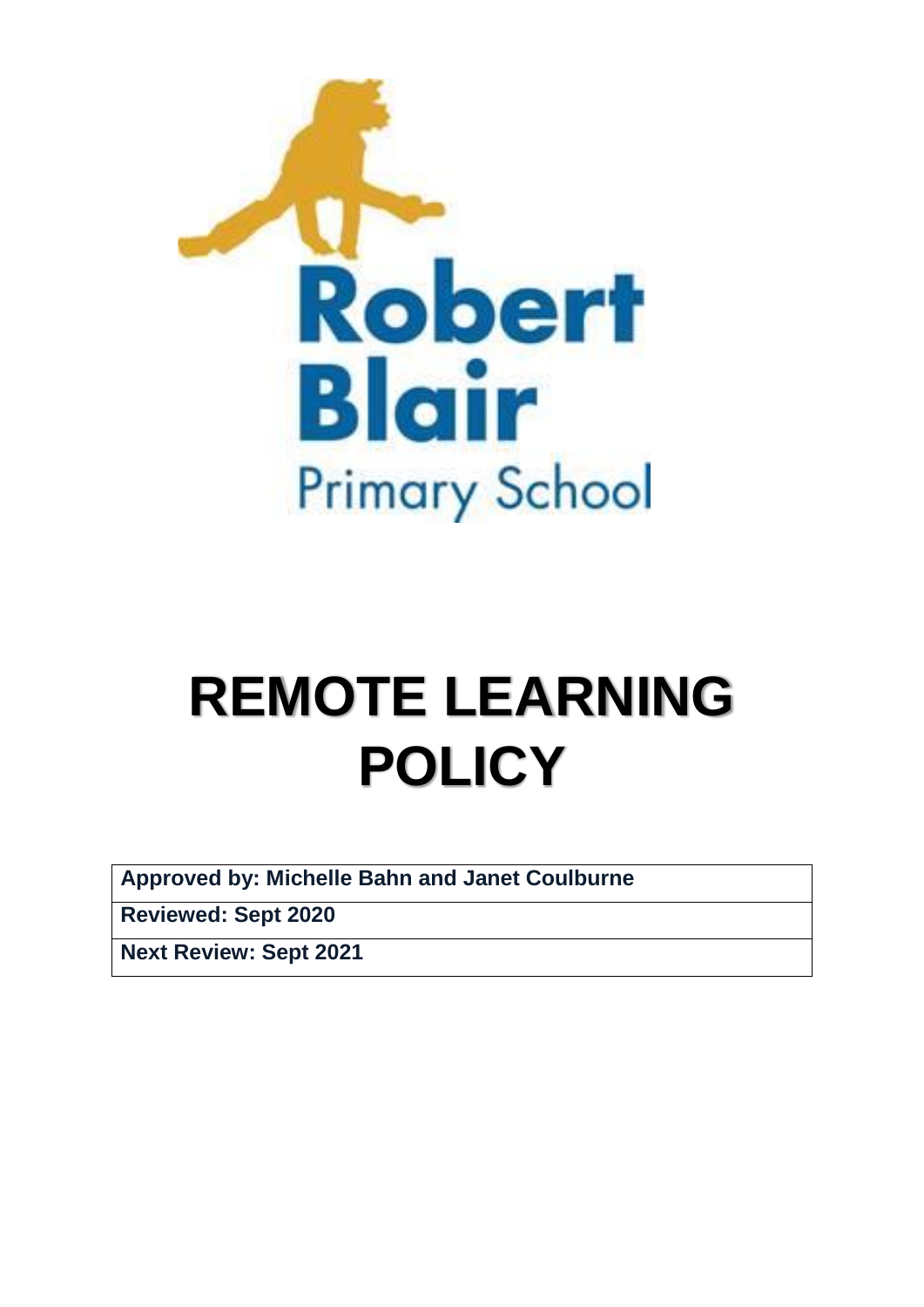# **Contents**

# <span id="page-1-0"></span>**1. Aims**

This remote learning policy for staff aims to:

- Ensure consistency in the approach to remote learning for pupils who are not in school
- Set out expectations for all members of the school community with regards to remote learning
- Provide appropriate guidelines for data protection

# <span id="page-1-1"></span>**2. Roles and responsibilities**

## **2.1 Teachers**

When providing remote learning, teachers must be available between 9am – 4.00pm.

If they're unable to work for any reason during this time, for example due to sickness or caring for a dependent, they should report this using the normal absence procedure.

When providing remote learning, teachers are responsible for:

- > Setting work:
	- o Teachers will set work for the pupils in their classes. The work set should follow the usual timetable for the class in school.
	- o Work needs to be set by 9am of the day it is expected to be completed
	- o Staff in Children Centre will set work on Tapestry
	- o Teachers in Nursery and Reception will set work on Tapestry
	- o Teachers in Year 1 to Year 6 will set work on Google Classroom.

> Providing feedback on work:

- o As per the marking policy all pieces of work must be acknowledged.
- $\circ$  Marking is matched to the learning objective but can also address non-negotiable, such as poor spelling or presentation, as long as this is not the focus of the feedback.
- o Comment must be made through the online learning platform.
- o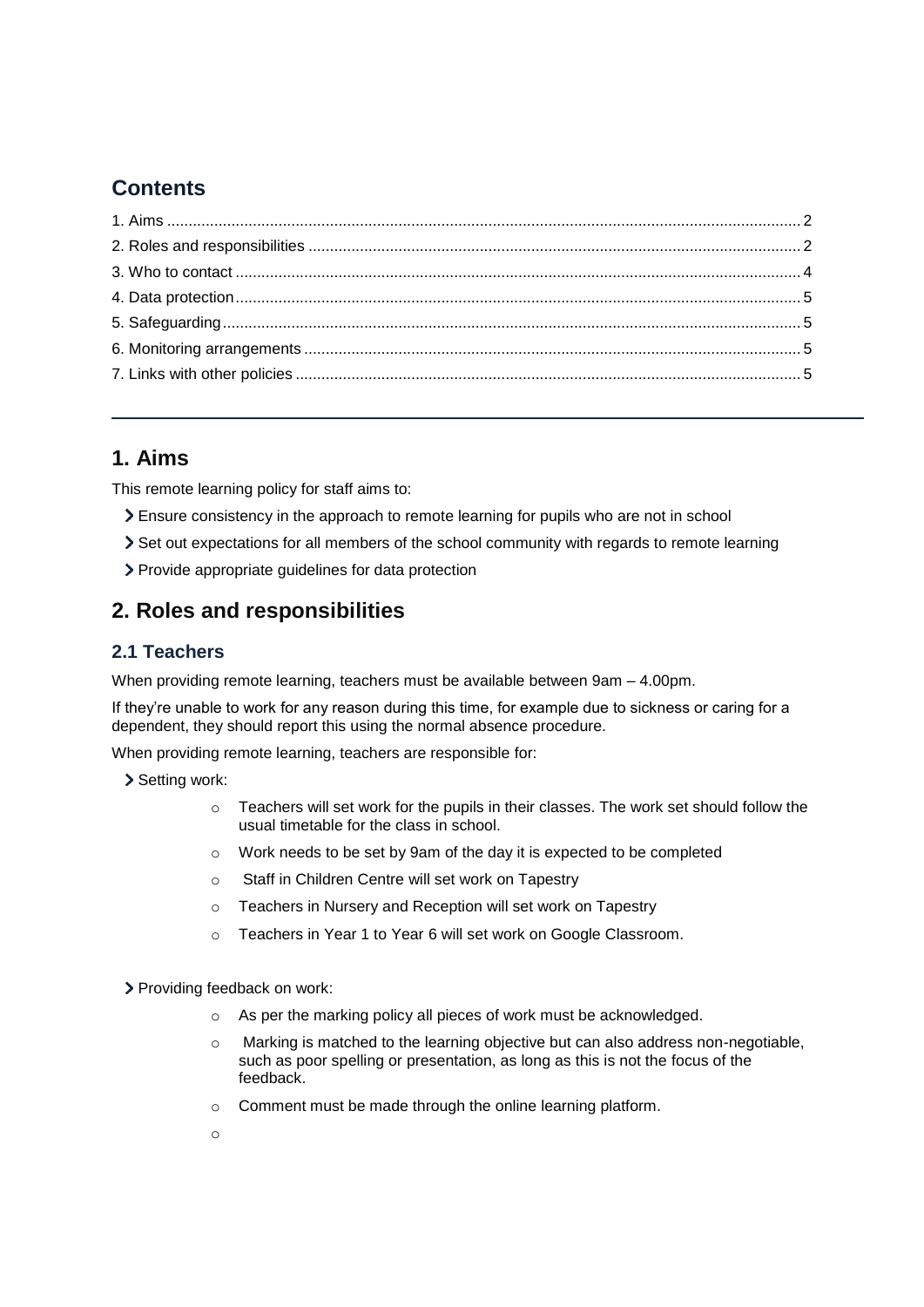- > Blended Learning
	- $\circ$  Teacher will provide work on Google Classroom for children who are working from home
	- $\circ$  Weekly scheduled will be put on Google classroom every Monday morning by 9.00am.
	- o Links for the classroom sessions will be set daily by the class teachers in Google Calendar
	- $\circ$  Children who are isolating are expected to join daily on sessions Mathematics, English Reading and English Writing, Science and Topic sessions
	- o Children will upload all completed work on Google Classroom daily

Xeeping in touch with pupils who are not in school and their parents:

- $\circ$  Regular contact will be made with parents by phone to address any concerns relating to pupils' engagement and to assess whether school intervention can assist engagement.
- o All parent/carer emails should go through the school admin account [\(admin@robertblair.islington.sch.uk\)](mailto:admin@robertblair.islington.sch.uk)
- $\circ$  Any complaints or concerns shared by parents or pupils should be dealt with as stated in the school's complaints policy
- o All safeguarding concerns must be reported to immediately to DSL Janet Coulburne.

## **2.2 Teaching assistants**

Teaching assistants must be available between 9.00am – 4:00pm

If they are unable to work for any reason during this time, for example due to sickness or caring for a dependent, they should report this using the normal absence procedure.

During the school day, teaching assistant must complete the following tasks as directed by a member of the class teacher or member of the leadership team

- Attending virtual meetings with teachers
- Completing Professional Development tasks
- > Completing statutory training
- Assign tasks on Google Classroom as instructed by the class teacher
- Support groups of children as instructed by the class teacher

## **2.3 Subject leads**

Alongside their teaching responsibilities, subject leads are responsible for:

- Monitor work set to ensure it is in line with National expectations for the year group in line with the school's monitoring cycle
- Work remotely with teachers to ensure that the work set is appropriate and consistent
- Ensure that teachers have appropriate resources they can use to deliver their subject remotely.
- Inclusion lead will provide quidance and work closely with teachers to ensure that work is accessible for the various groups of children on the SEND register.

## **2.4 Senior leaders**

Alongside any teaching responsibilities, senior leaders are responsible for:

Co-ordinating the remote learning approach across the school – Janet Coulburne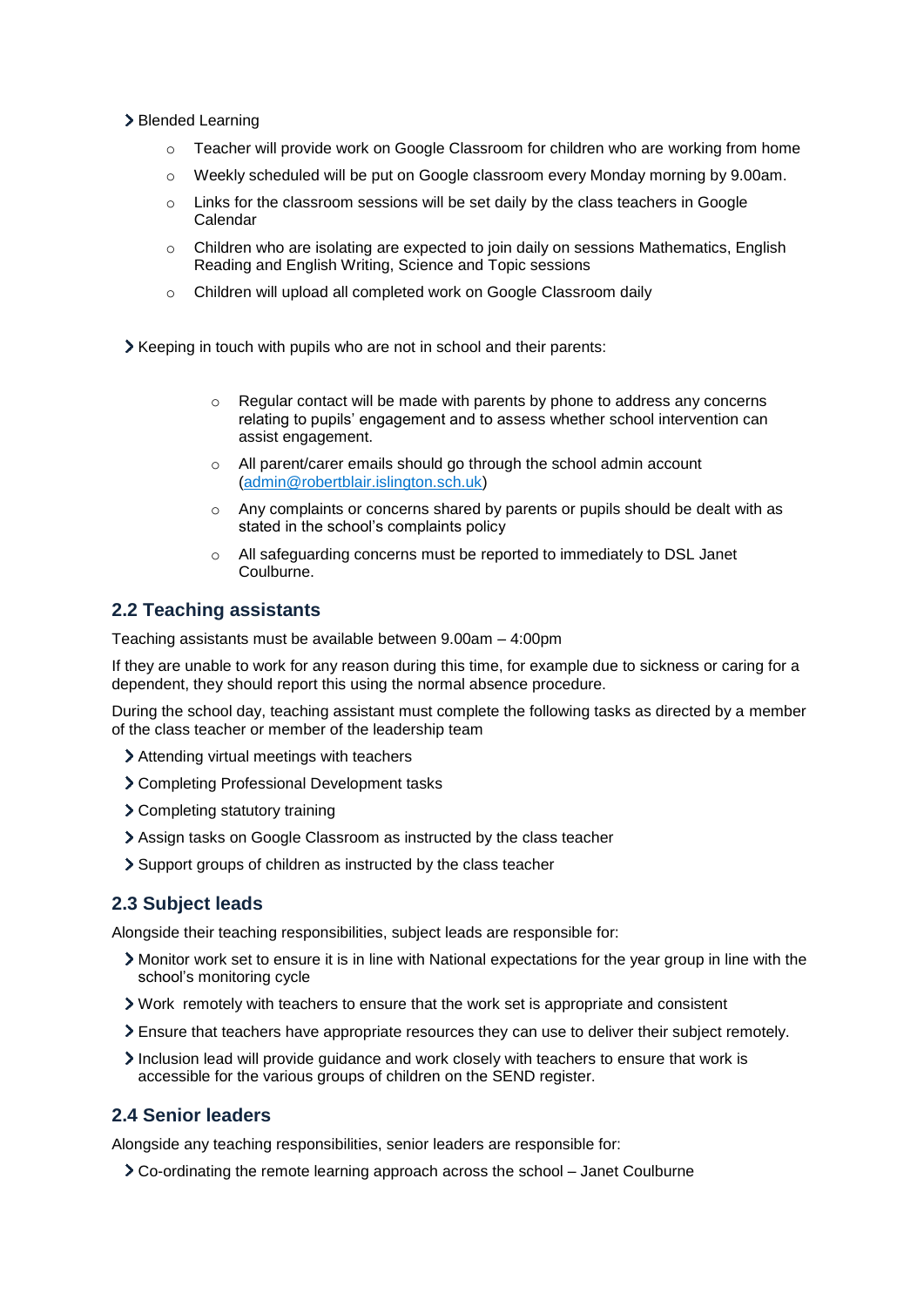- Monitoring the effectiveness of remote learning –through regular meetings with teachers and subject leaders, reviewing work set and feedback from pupils and parents
- Monitoring the security of remote learning systems regularly, including data protection and safeguarding considerations with the IT providers

## **2.5 Designated safeguarding lead**

The DSL, Janet Coulburne is responsible for managing and dealing with all safeguarding concerns. For further information, please see the Child Protection Policy. ([http://www.robertblairschool.com/wp](http://www.robertblairschool.com/wp-content/uploads/2013/10/Child-Protection-Policy-2020.pdf)[content/uploads/2013/10/Child-Protection-Policy-2020.pdf\)](http://www.robertblairschool.com/wp-content/uploads/2013/10/Child-Protection-Policy-2020.pdf)

## **2.6 IT staff**

IT staff are responsible for:

- Fixing issues with systems used to set and collect work
- > Helping staff and parents with any technical issues
- Reviewing the security of remote learning systems and flagging any data protection breaches to the data protection officer
- Assisting pupils and parents with accessing the internet or devices

### **2.7 Pupils and parents**

#### **Staff can expect pupils learning remotely to:**

- Complete work to the deadline set by teachers
- Seek help if they need it, from teachers and /or teaching assistants
- Alert teachers if they're not able to complete work

#### **Staff can expect parents with children learning remotely to:**

- Make the school aware if their child is sick or otherwise can't complete work
- Seek help from the school if they need it if you know of any resources staff should point parents towards if they're struggling, include those here
- > Be respectful when making any complaints or concerns known to staff

#### **2.8 Governing board**

The governing board is responsible for:

- Monitoring the school's approach to providing remote learning to ensure education remains as high quality as possible
- Ensuring that staff are certain that remote learning systems are appropriately secure, for both data protection and safeguarding reasons

## <span id="page-3-0"></span>**3. Who to contact**

If staff have any questions or concerns about remote learning, they should contact the following individuals:

Here are some suggested issues and the most likely points of contact, but adapt and add to this as needed:

- If Issues with behaviour Phase Leader or DHT
- Issues with IT Andrew Kehris and Karla Santacara
- $\ge$  Issues with their own workload or wellbeing Leadership Team
- Concerns about data protection Melanie Burrows